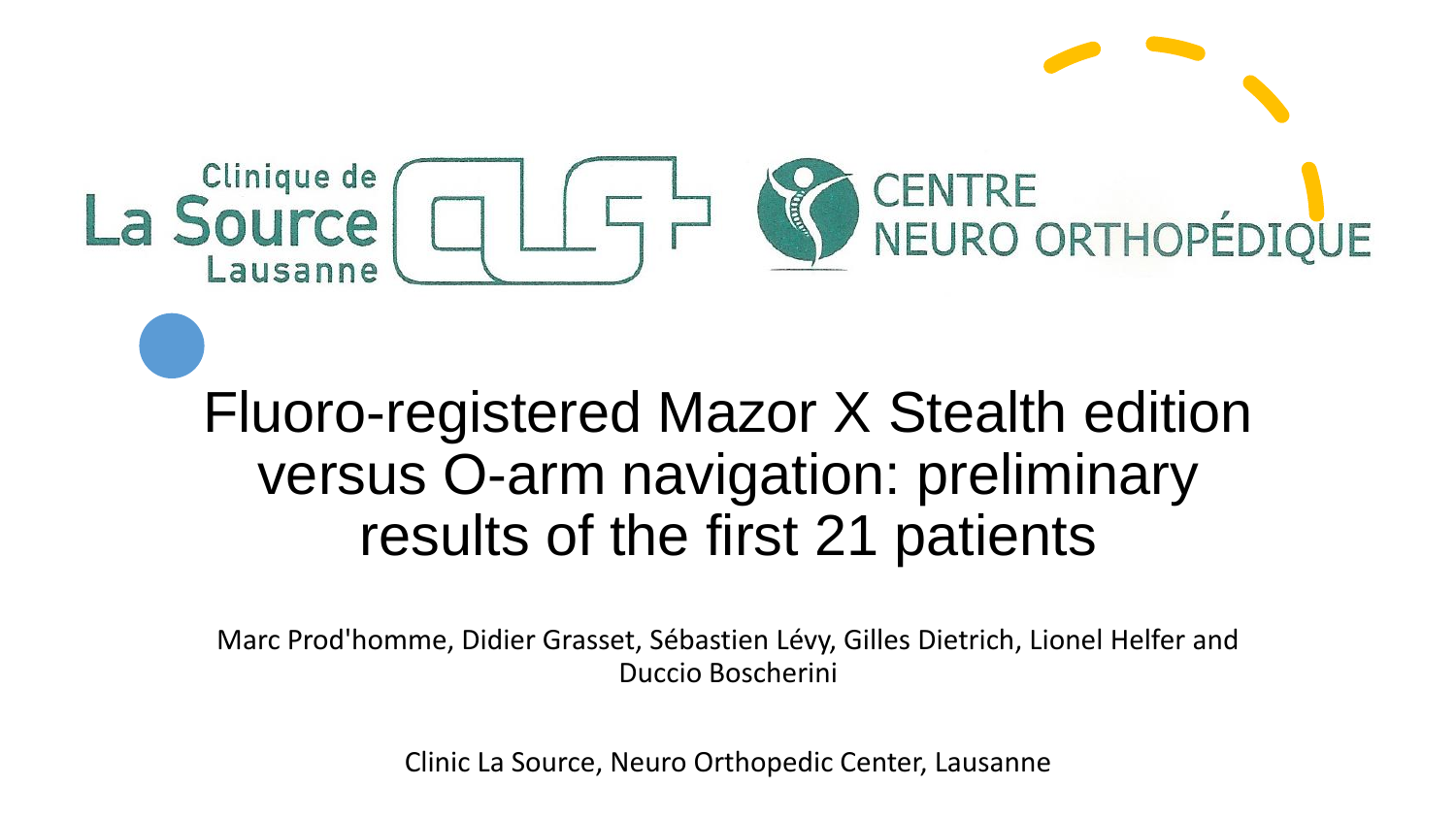# Schedule

- Introduction
- Objectives
- Material and methods
- Technical description
- Results
- Discussion
- Conclusion
- Disclosures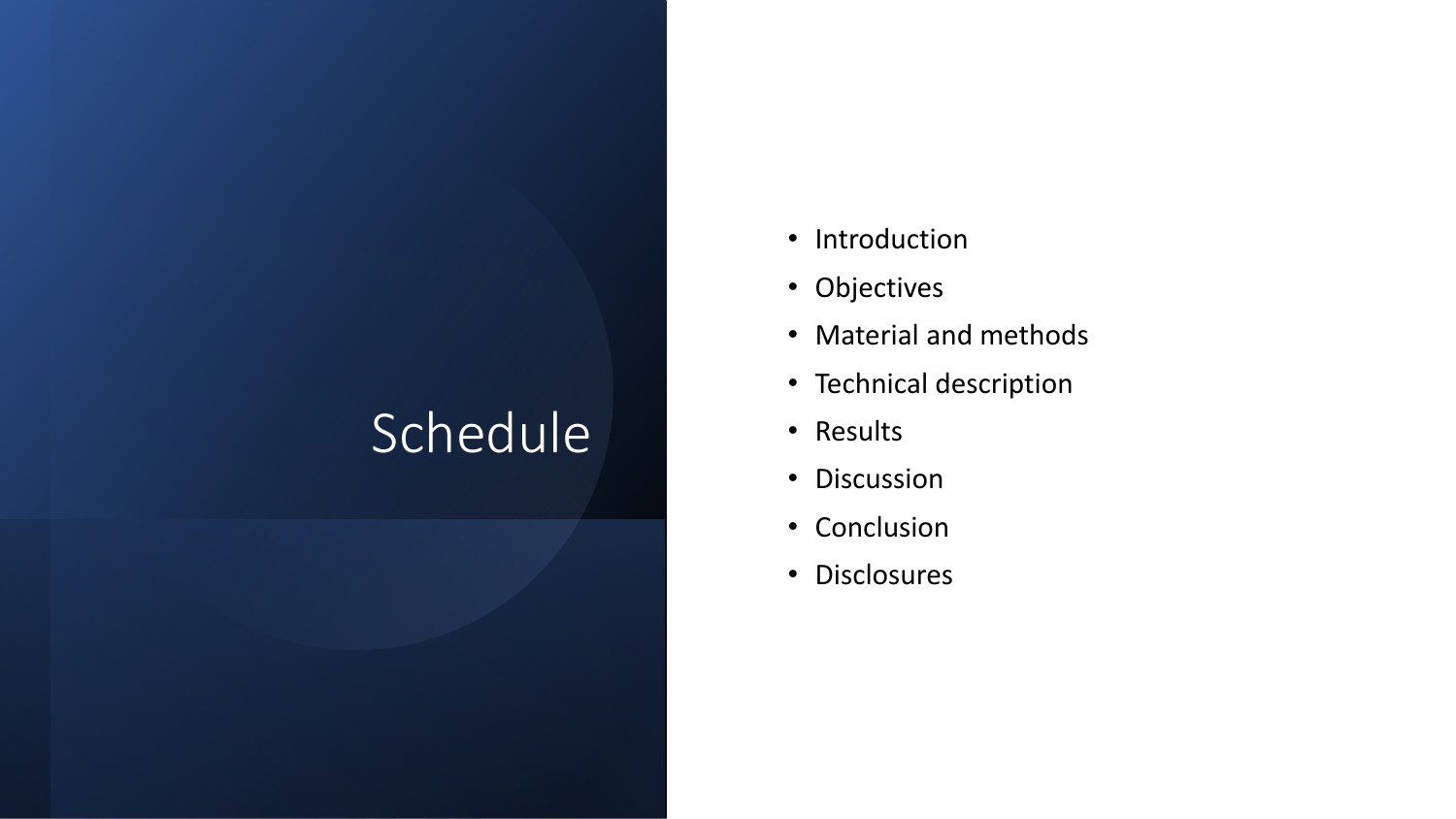# Introduction

- **Pedicle screw** insertion = regularly performed for spinal fusion
- Surgical **navigation** allows higher accuracy and safety
- **Robotics** allows stable guidance for pedicle drilling and screw insertion
- Medtronic introduced the **Mazor X Stealth** in Europa in 2019 =
	- Mazor X system robotic device
	- Surgical navigation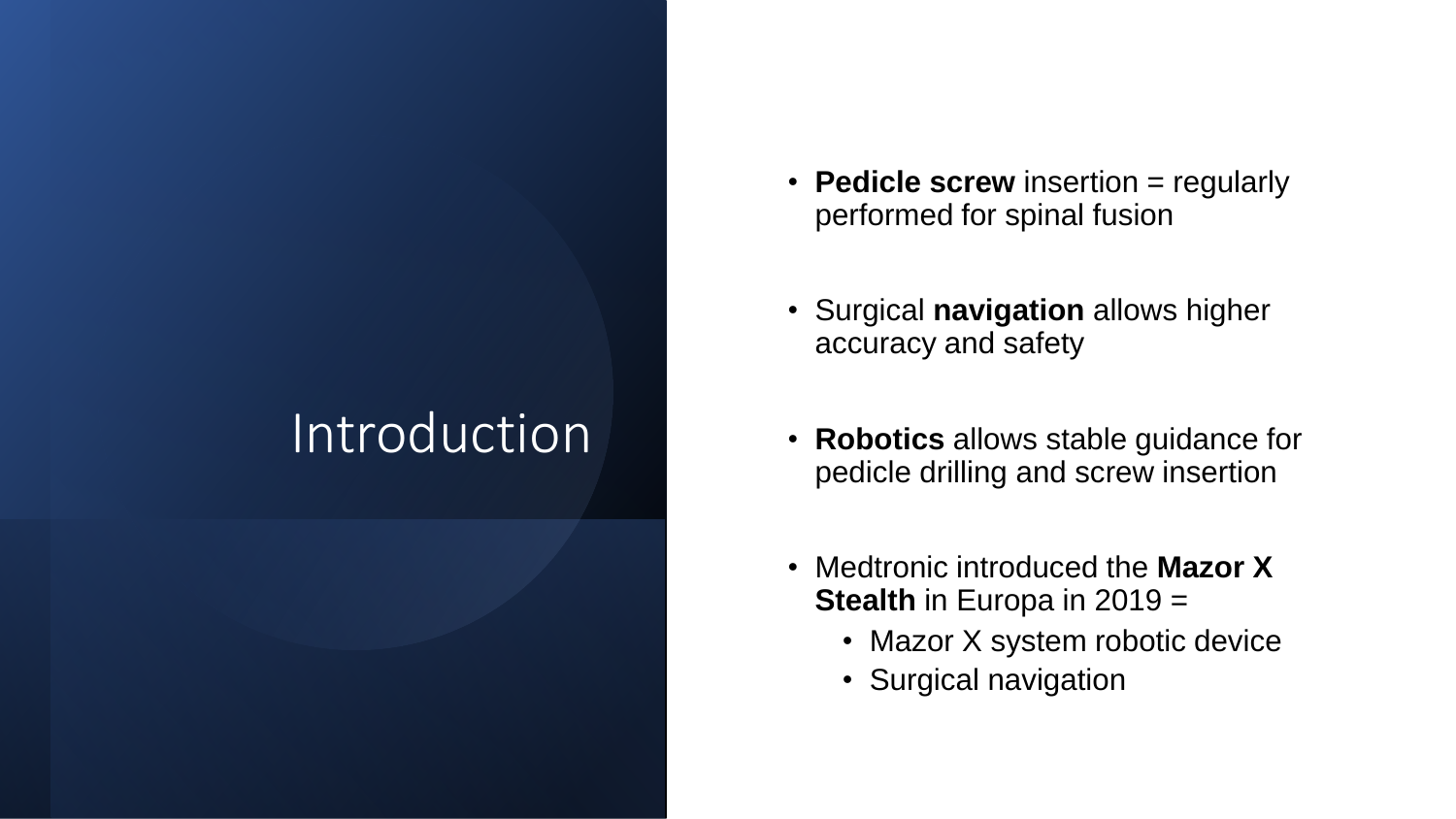## Objectives

To compare **radiological** and **clinical**  results as well as **radiation exposure** of the use of the new Mazor X Stealth with the O-arm navigation during pedicle screw insertion for posterior lumbar fusion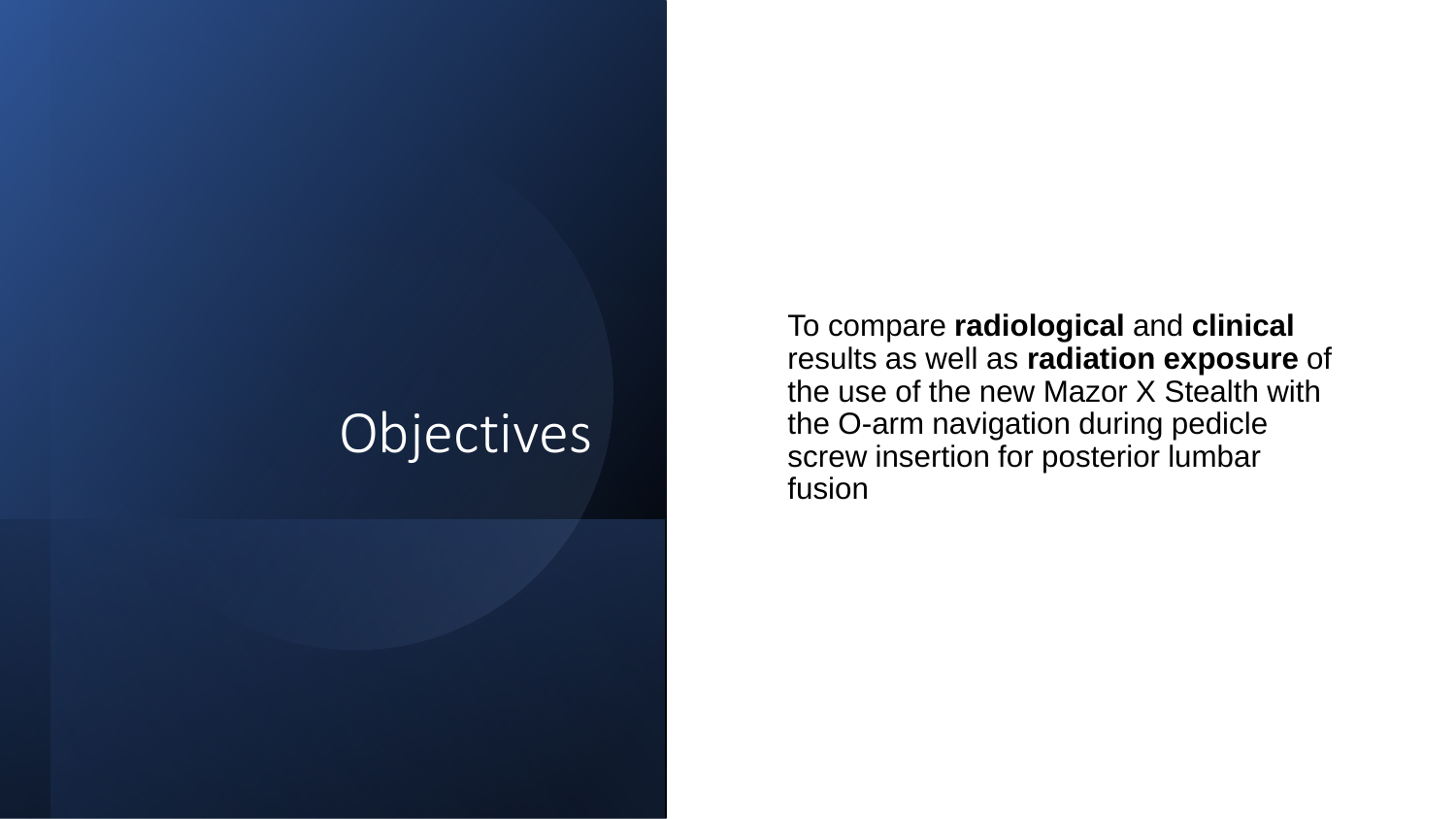# Material and methods

#### Patient selection

- Consecutive patients operated for a screw insertion procedure
- Robotic group (RG) or O-arm navigation group (NV)
- Prospective design

#### Demographic data

- age, weight, height, body mass index (BMI)
- American Society of
- Anaesthesiologists (ASA) score
- preoperative back and leg pain-visual analog scale (VAS)
- Oswestry Disability Index (ODI).

#### Surgical data

- level operated
- operative time (in minutes, min)
- specific procedure RG or NV duration (in minutes) for screw implantation
- overall blood loss (in milliliters, ml)
- complications

#### Irradiation data

- dose area product (DAP) and dose length product (DLP)
- calculation of the effective dose E (in millisievert, mSv).
- absolute risk (AR) of cancer in % related to radiation for a whole-body exposure

### Radiological results

• Heary and Gertzbein classifications for screw accuracy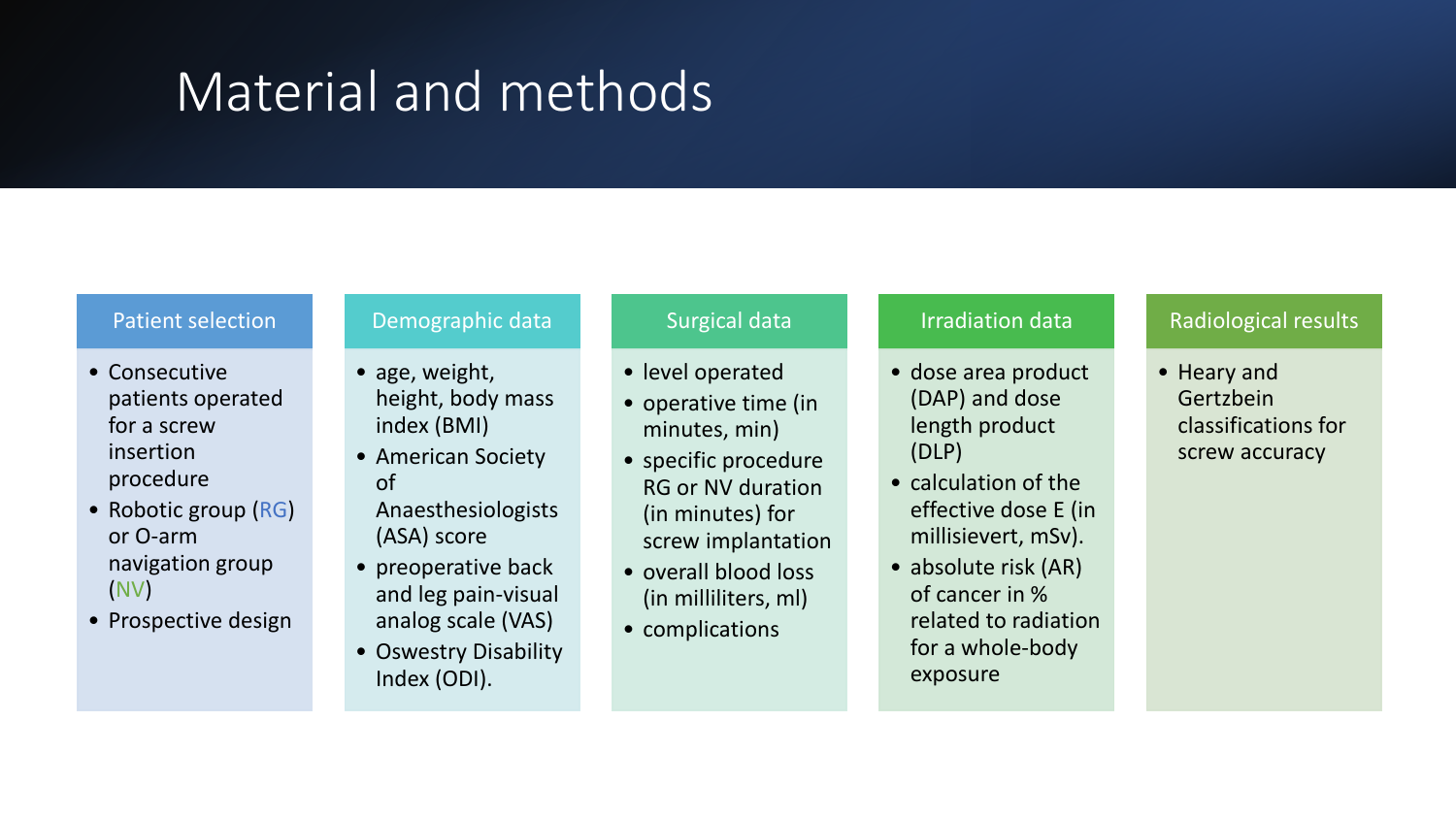# Technical description

### **RG group**

- Surgical planning
- Screw position in axial, lateral and coronal views



### **NV group**

- 3D acquisition
- Surgical navigation

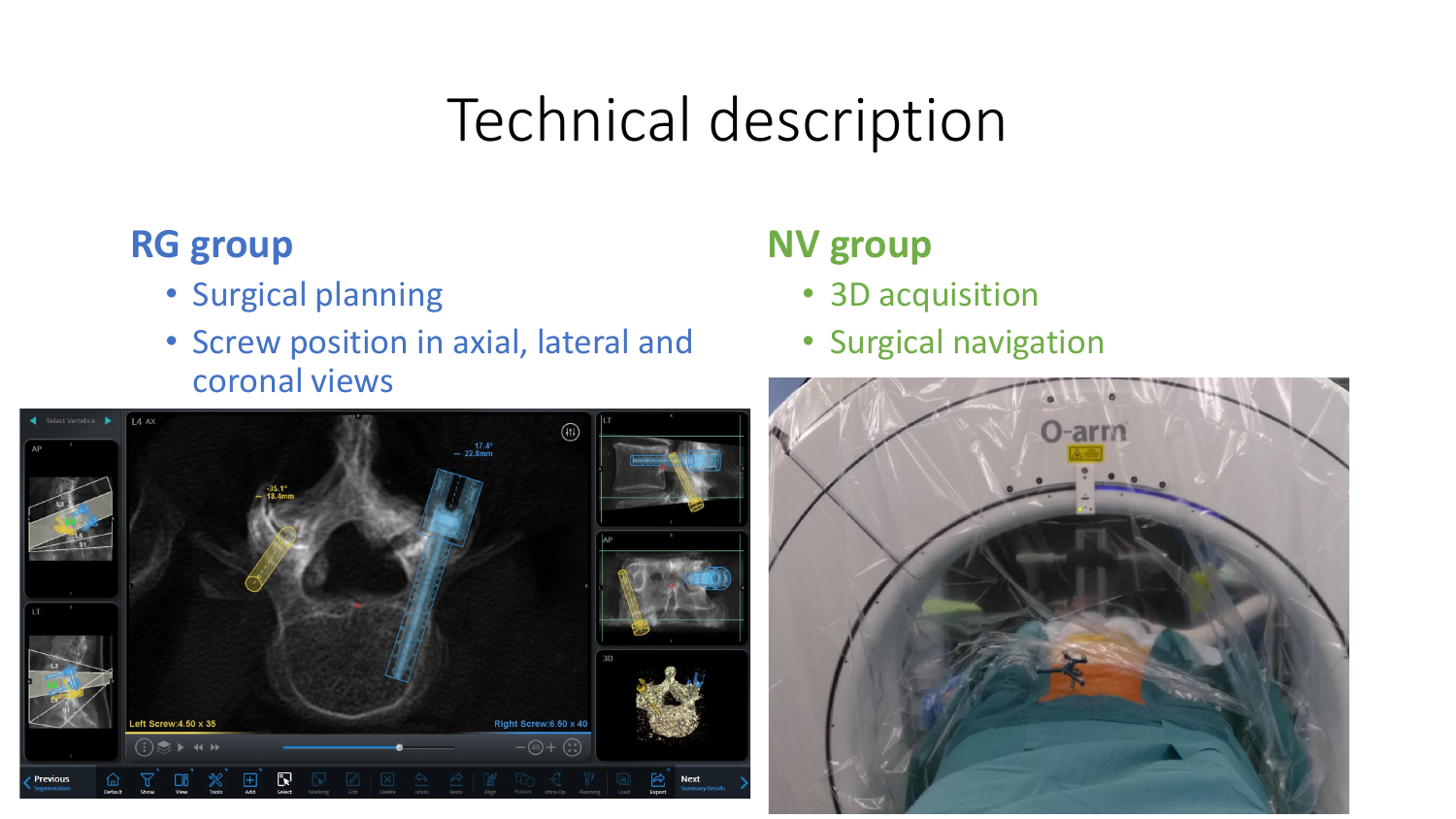

### **RG group**

- 2D and 3D matching
- Robotic arm guidance
- On-time navigation





# **NV group**

• Surgical navigation

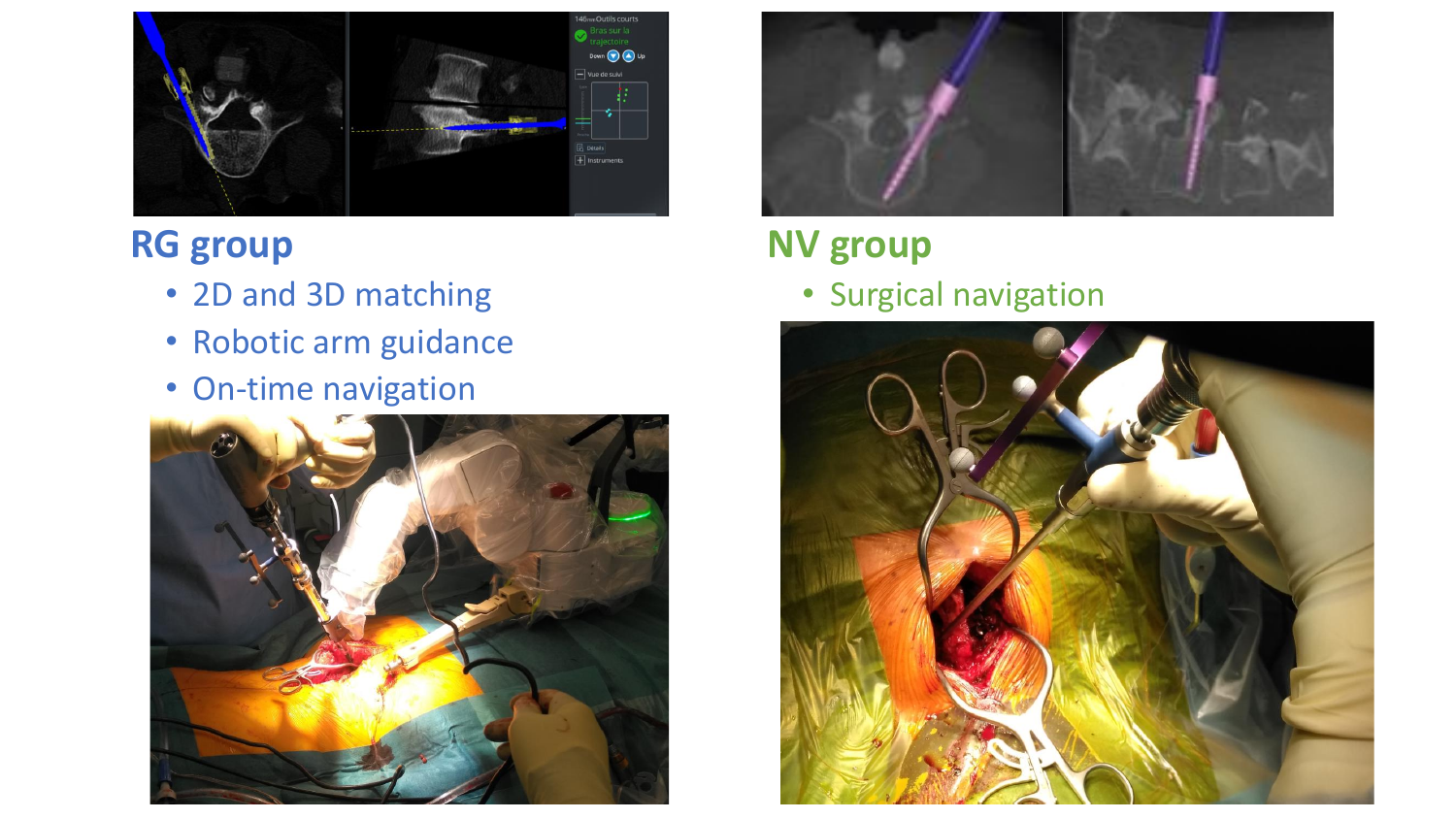# Results (1)

| Demographic data  | $RG$ group (n=10) | NV group $(n=11)$ | P-value |
|-------------------|-------------------|-------------------|---------|
| Age (years)       | $70.3 +/- 7$      | $70.0 + (-6)$     | 0.92    |
| Gender, F/M       | 4/6               | 7/4               | 0.67    |
| BMI $(kg.m^{-2})$ | $26.7 + - 6$      | $27.0 +/- 3$      | 0.67    |

| <b>Operative data</b>      | RG group (n=10) | NV group (n=11) | <b>P-value</b> |
|----------------------------|-----------------|-----------------|----------------|
| Operative time (min)       | $140 + (-35)$   | $109 + (-26)$   | 0.03           |
| Blood loss (ml)            | $360 + (-125)$  | $323 + (-194)$  | 0.60           |
| Nr. vertebrae              | $2.2 +/- 1$     | $2.2 +/- 1$     | $\mathbf 1$    |
| Nr. screws                 | $4.4 +/- 2$     | $4.0 +/- 2$     | 1              |
| Screw insertion time (min) | $14.6 + - 8$    | $13.8 +/- 7$    | 0.77           |
| Time insertion/screw (min) | $3.3 +/- 1$     | $3.5 +/- 1$     | 0.64           |
| Implantation/revision      | 3/7             | 6/5             | 0.39           |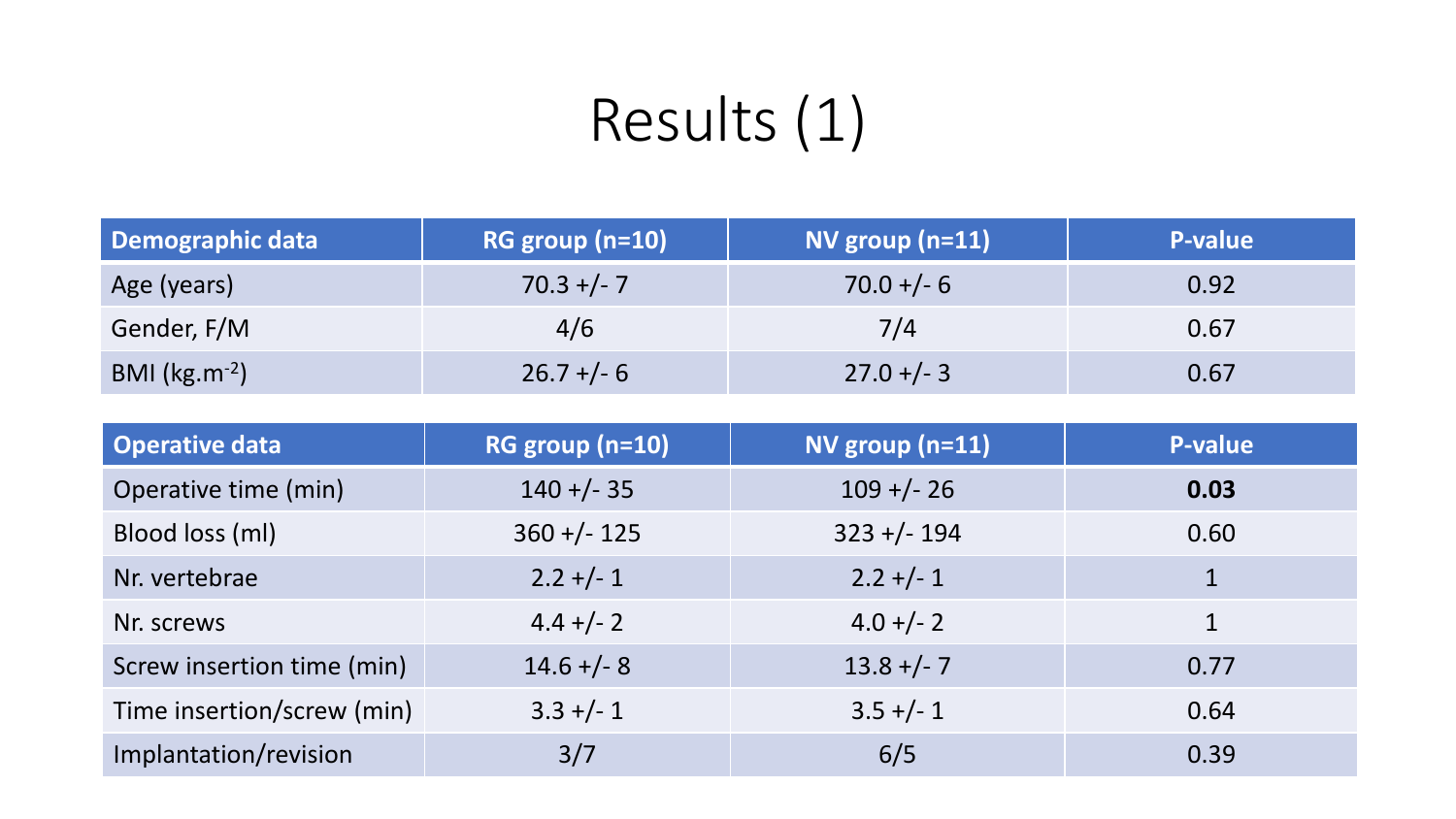# Results (2)

| Screw accuracy   | RG group (n=10) | NV group $(n=11)$ | <b>P-value</b> |
|------------------|-----------------|-------------------|----------------|
| Satisfactory     | 43              | 44                |                |
| Not satisfactory |                 |                   |                |
| Total (%)        | 98              | 100               |                |

| <b>Radiation exposure</b> | $RG$ group $(n=10)$           | NV group $(n=11)$                           | P-value |
|---------------------------|-------------------------------|---------------------------------------------|---------|
| Effective dose E (mSv)    | $8.3 +/- 2$                   | $6.4 +/- 4$                                 | 0.16    |
| $E/$ level (mSv)          | $3.4 +/- 2$                   | $3.4 +/- 2$                                 | 0.22    |
| Absolute risk (%)         | $1.1x10^{-3}$ +/- $1x10^{-3}$ | $1.2 \times 10^{-3}$ +/- $3 \times 10^{-3}$ | 0.89    |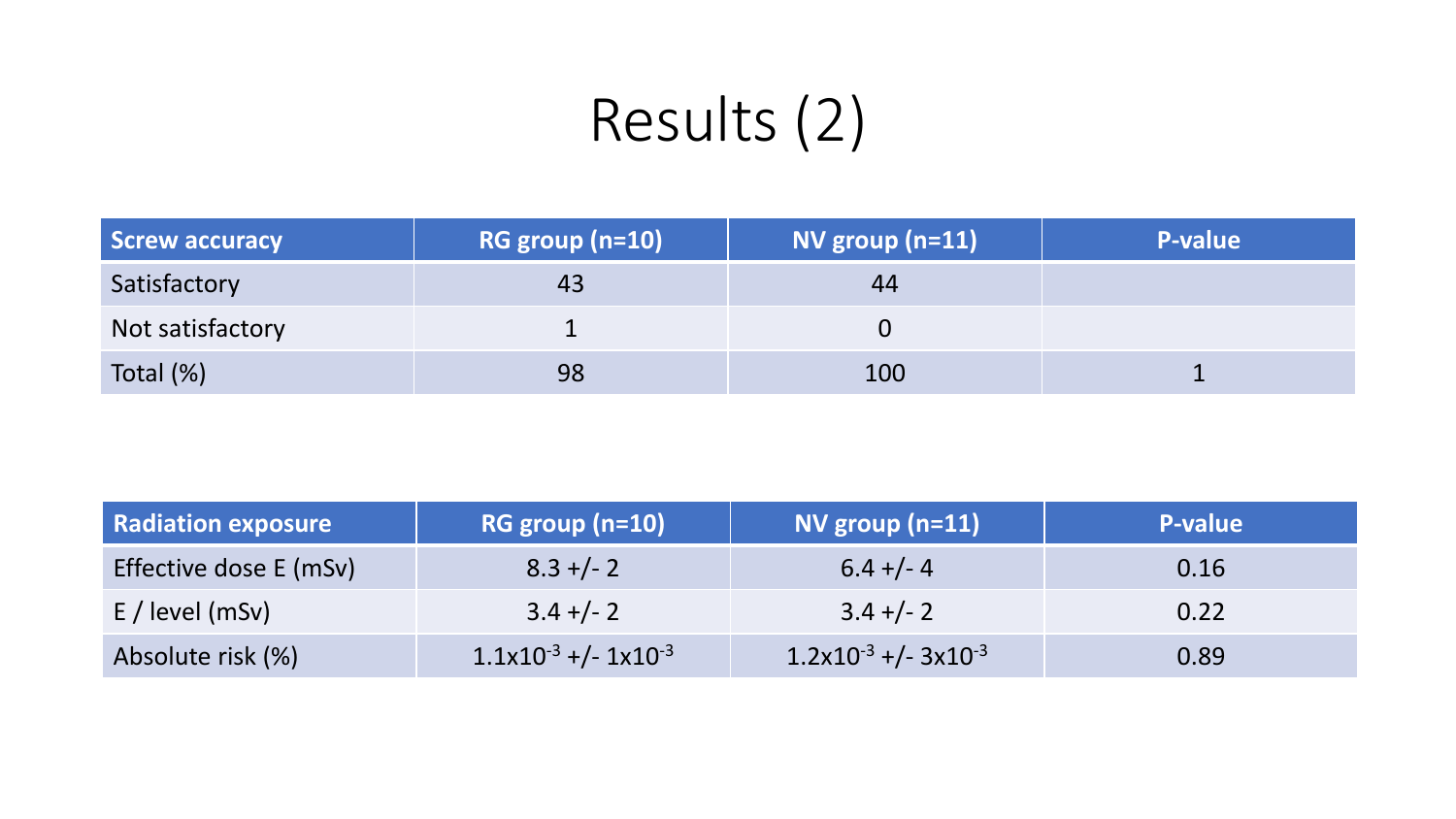# Discussion

• Mazor X Stealth

### • O-arm

- O'Connor 2021
	- 90 screws
	- Accuracy 100%
- Lee 2021
	- 186 patients
	- Accuracy 99.6%
- Farah 2018
	- 73 patients
	- $E = 2.58$  mSv
- Reynolds 2020
	- 83 patients
	- $E = 14.6$  mSv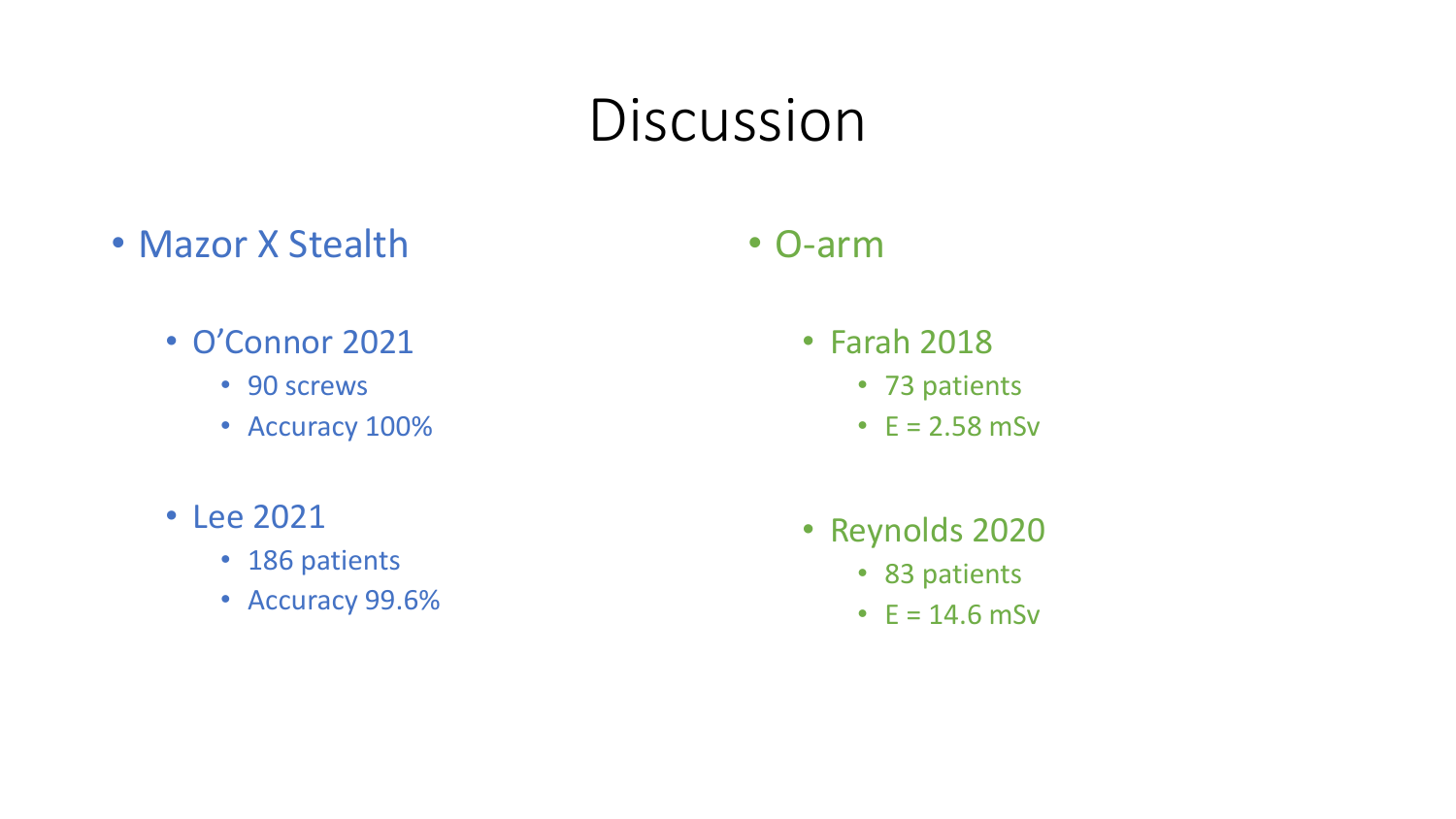# Conclusion

The preliminary results of the new robotic Mazor X

## Stealth edition showed **no inferiority to the O-**

**arm navigation** and **similar safety** in terms of

screw accuracy and radiation exposure.